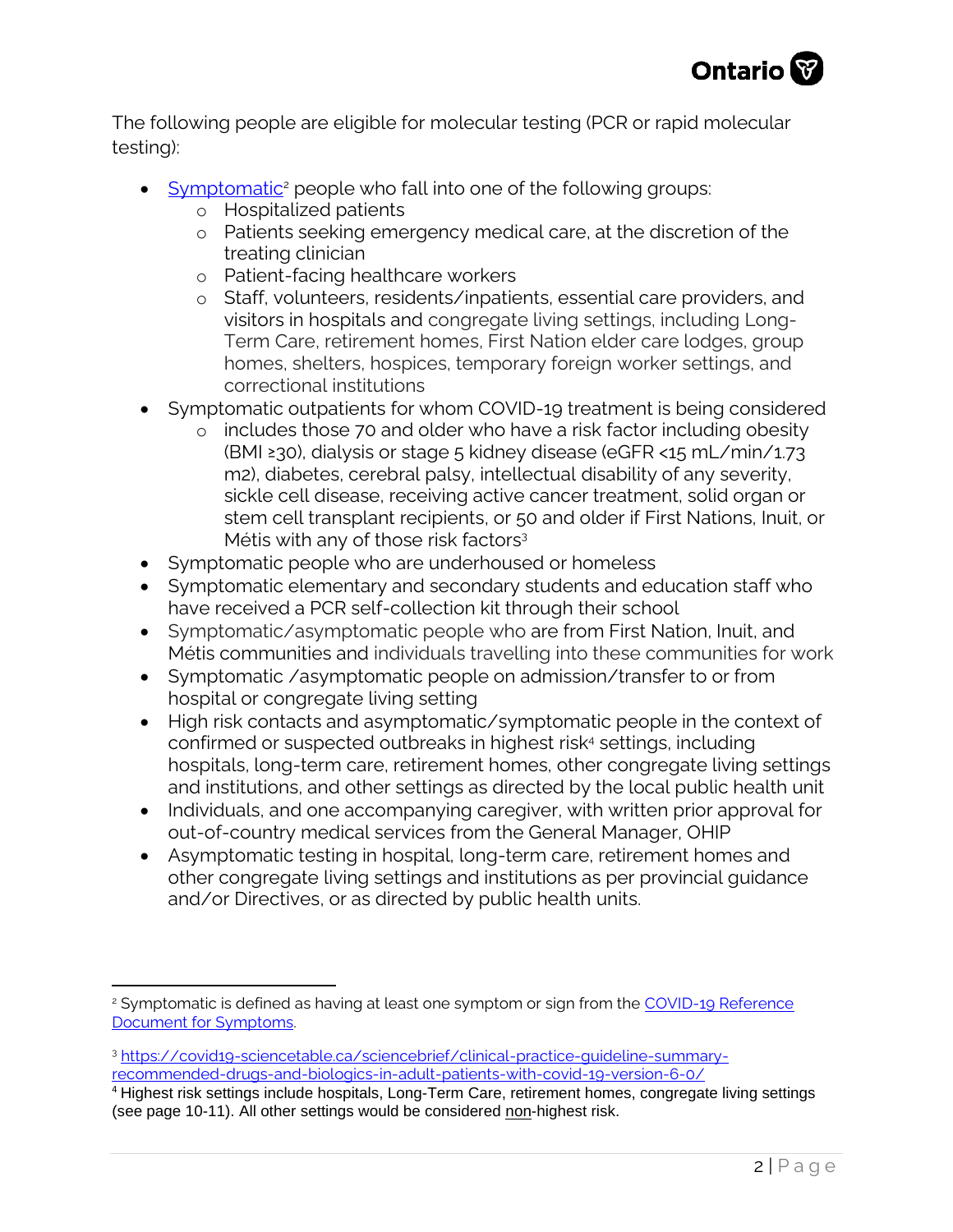

## You have symptoms and are concerned you may have COVID-19. Now what?

This quidance does not apply to individuals who live, work, volunteer or are admitted in a highest risk setting



للتبر

to fully vaccinated.